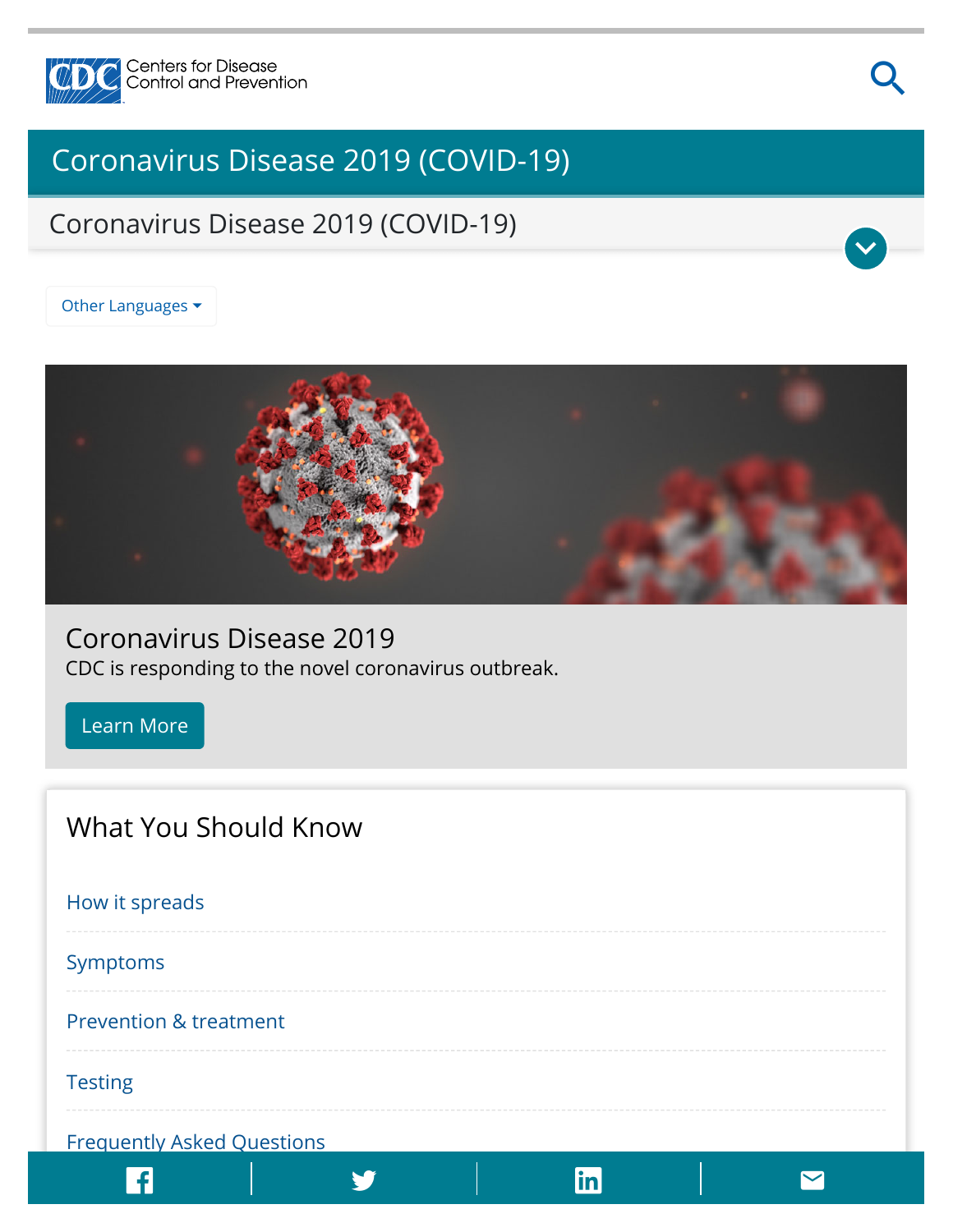

## Situation Updates

[Situation summary](https://www.cdc.gov/coronavirus/2019-ncov/summary.html)

[Cases in the U.S.](https://www.cdc.gov/coronavirus/2019-ncov/cases-in-us.html)

[Global locations with COVID-19](https://www.cdc.gov/coronavirus/2019-ncov/locations-confirmed-cases.html)

#### [Risk assessment](https://www.cdc.gov/coronavirus/2019-ncov/summary.html#risk-assessment)

[CDC in Action](https://www.cdc.gov/coronavirus/2019-ncov/php/preparing-communities.html)

[Latest Updates](https://www.cdc.gov/coronavirus/2019-ncov/summary.html)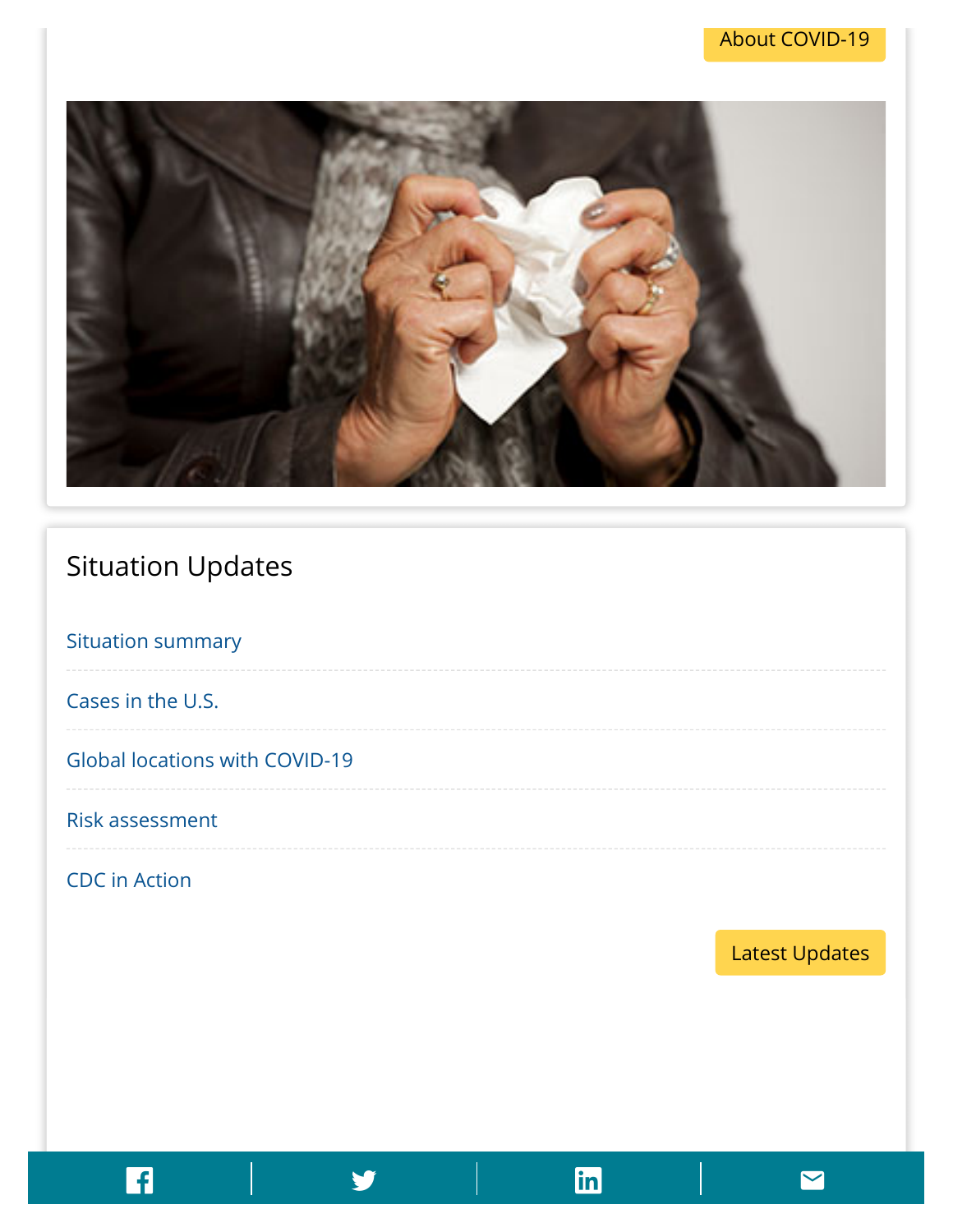![](_page_2_Figure_0.jpeg)

## Information For

| Communities, schools, and businesses |
|--------------------------------------|
| Healthcare professionals             |
| <b>Health departments</b>            |
| <b>Travel</b>                        |
| Laboratories                         |

For Specific Audiences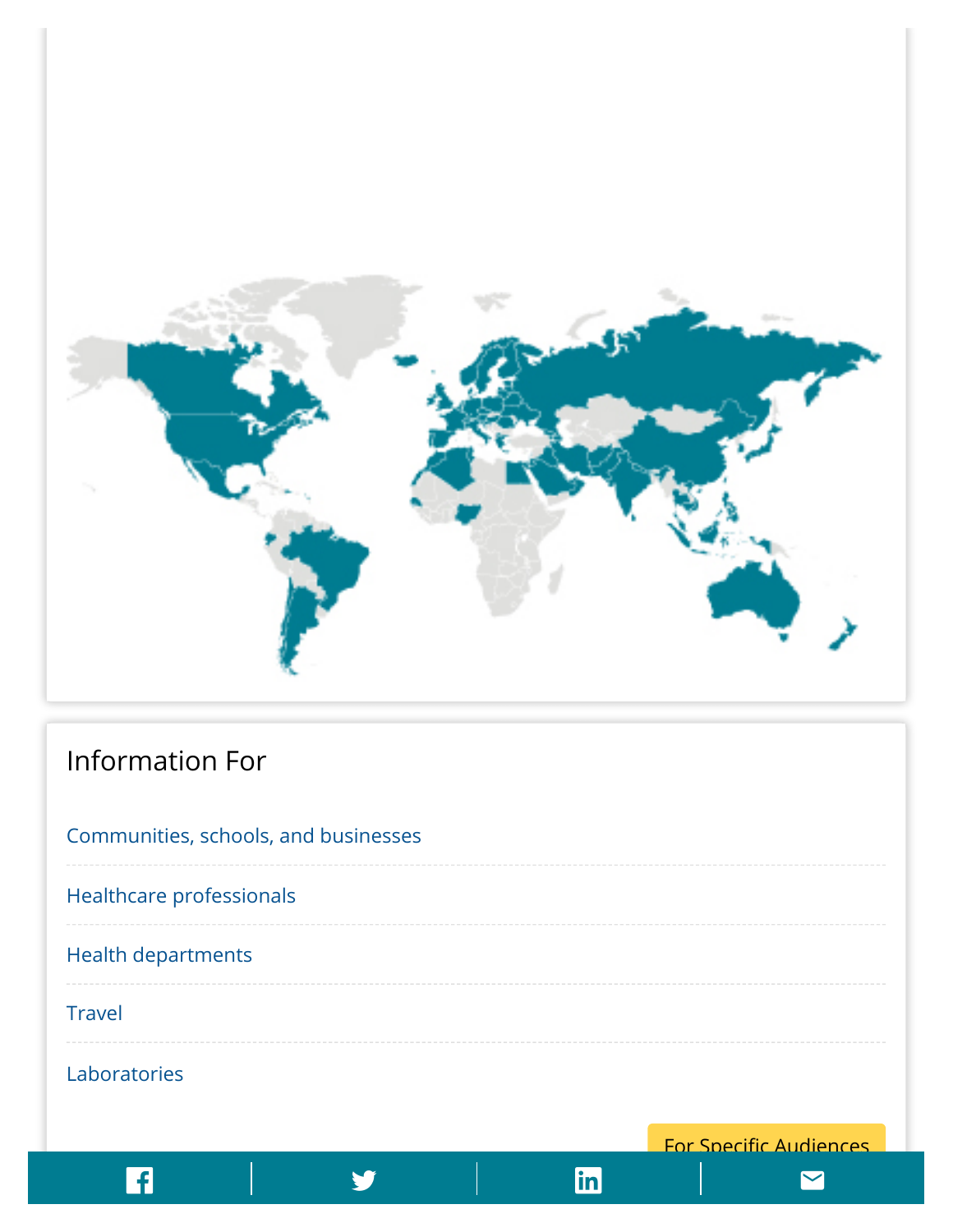![](_page_3_Picture_0.jpeg)

![](_page_3_Picture_1.jpeg)

[News: Latest news on Coronavirus Disease 2019 \(COVID-19\)](https://www.cdc.gov/media/dpk/diseases-and-conditions/coronavirus/coronavirus-2020.html)

![](_page_3_Picture_3.jpeg)

[Sign up for the newsletter](https://tools.cdc.gov/campaignproxyservice/subscriptions.aspx?topic_id=USCDC_2067) to receive weekly emails about the coronavirus disease 2019 (COVID-19) outbreak.

## What's New

[If you have returned from Hubei Province within the last 14 days, Check and Report](https://www.cdc.gov/coronavirus/2019-ncov/travelers/care-booklet.html)

**Everyday** WEDNESDAY, MARCH 4, 2020

[Interim Guidance for Public Health Professionals Managing People With COVID-19 in](https://www.cdc.gov/coronavirus/2019-ncov/php/interim-guidance-managing-people-in-home-care-and-isolation-who-have-pets.html) Home Care and Isolation Who Have Pets or Other Animals

WEDNESDAY, MARCH 4, 2020

[Evaluating and Reporting Persons Under Investigation \(PUI\)](https://www.cdc.gov/coronavirus/2019-ncov/hcp/clinical-criteria.html) WEDNESDAY, MARCH 4, 2020

Active Monitoring of Persons Exposed to Patients with Confirmed COVID-19 - United States, January–February 2020 TUESDAY, MARCH 3, 2020

[Interim Guidance: Get Your Mass Gatherings or Large Community Events Ready for](https://www.cdc.gov/coronavirus/2019-ncov/community/mass-gatherings-ready-for-covid-19.html) Coronavirus Disease 2019 (COVID-19)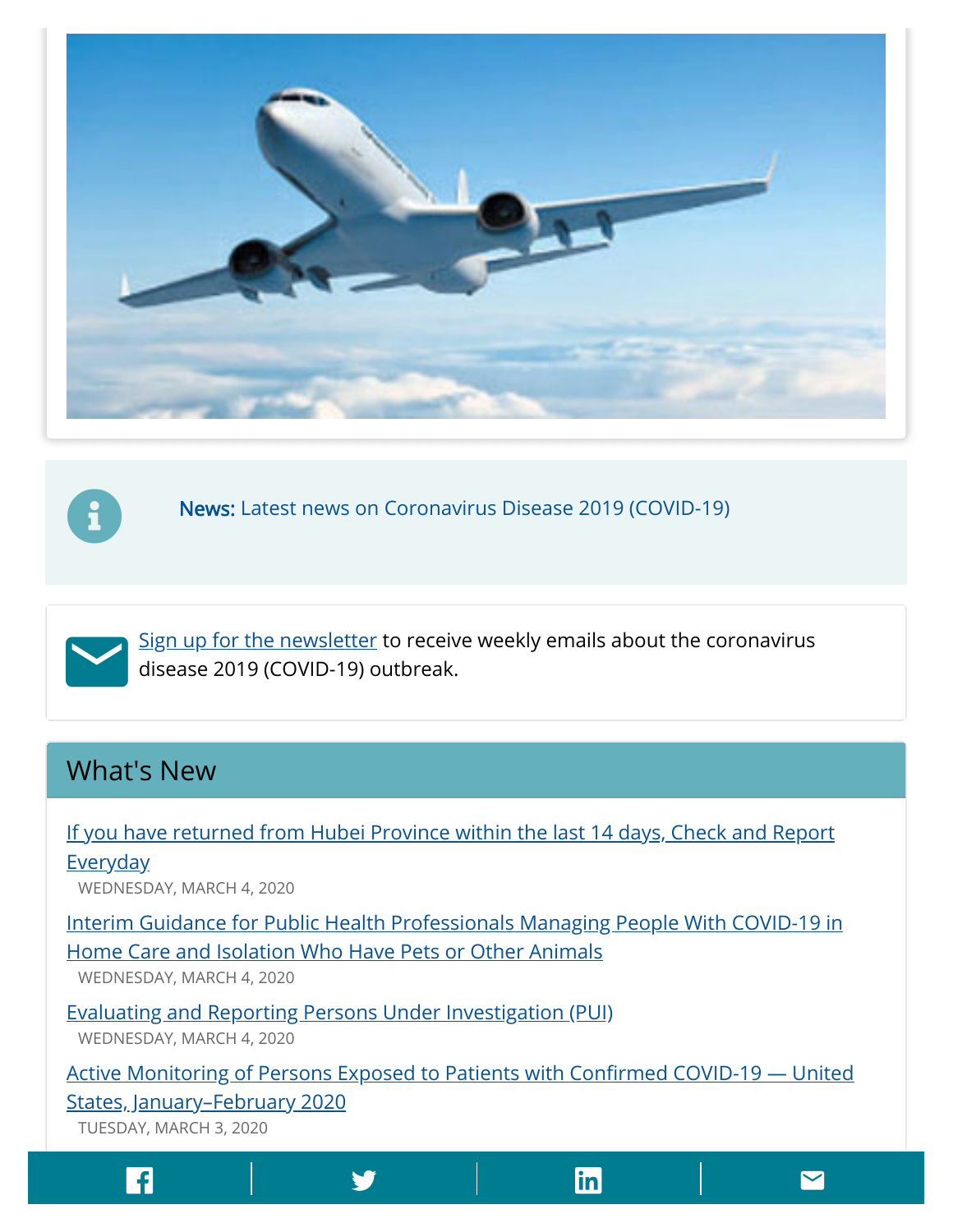#### [Recommended Precautions for Preventing Spread of COVID-19 in Election Polling](https://www.cdc.gov/coronavirus/2019-ncov/community/election-polling-locations.html)

Locations

MONDAY, MARCH 2, 2020

#### [Preventing COVID-19 Spread in Communities](https://www.cdc.gov/coronavirus/2019-ncov/community/index.html)

MONDAY, MARCH 2, 2020

#### [Interim Guidance: Public Health Communicators Get Your Community Ready for](https://www.cdc.gov/coronavirus/2019-ncov/php/public-health-communicators-get-your-community-ready.html)

#### Coronavirus Disease 2019 (COVID-19)

MONDAY, MARCH 2, 2020

[Resources for Healthcare Facilities](https://www.cdc.gov/coronavirus/2019-ncov/healthcare-facilities/index.html) SATURDAY, FEBRUARY 29, 2020

[More](https://www.cdc.gov/coronavirus/2019-ncov/whats-new-all.html)

### Communication Resources

![](_page_4_Picture_12.jpeg)

Page last reviewed: March 2, <sup>2020</sup>

[Free communication resources about Coronavirus Disease 2019 \(COVID-19\)](https://www.cdc.gov/coronavirus/2019-ncov/communication/index.html)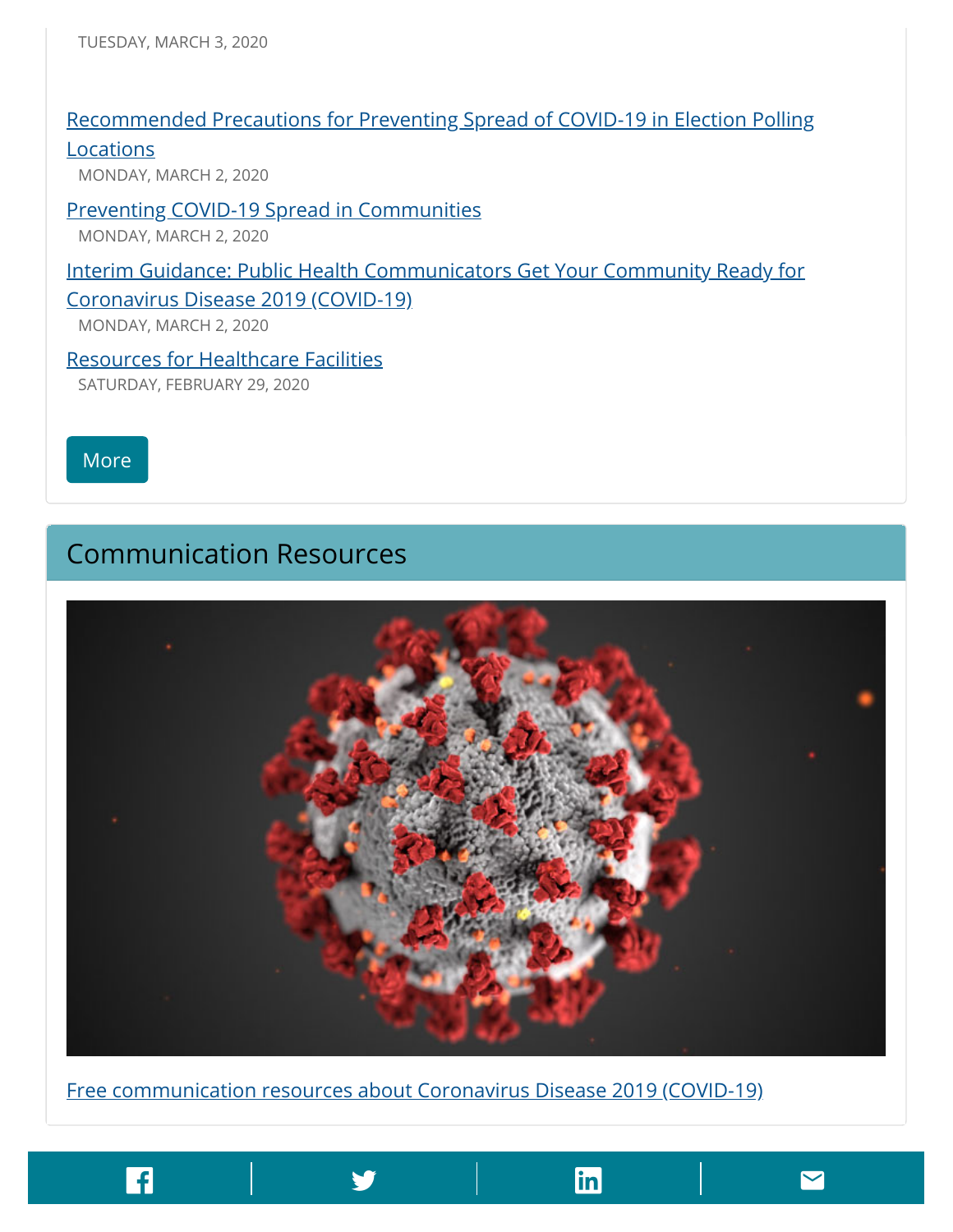| Coronavirus Disease 2019 (COVID-19)        |       |
|--------------------------------------------|-------|
| <b>COVID-19 Situation Summary</b>          | ÷.    |
| What You Should Know                       | ÷.    |
| <b>Travel Information</b>                  | ÷.    |
| Preventing COVID-19 Spread in Communities  | $\pm$ |
| Information for Specific Groups            | $\pm$ |
| <b>Healthcare Professionals</b>            | $+$   |
| <b>Resources for Healthcare Facilities</b> | $\pm$ |
| <b>Resources for Health Departments</b>    | $\pm$ |
| Laboratories                               | $+$   |
| <b>Communication Resources</b>             | ÷     |
|                                            |       |

### HAVE QUESTIONS?

Call 800-232-4636

![](_page_5_Picture_4.jpeg)

[Open 24/7](https://www.cdc.gov/cdc-info/index.html)

#### CDC INFORMATION

[About CDC](https://www.cdc.gov/about/default.htm) [Jobs](https://jobs.cdc.gov/) [Funding](https://www.cdc.gov/funding) [Policies](https://www.cdc.gov/Other/policies.html)

[File Viewers & Players](https://www.cdc.gov/other/plugins/index.html)